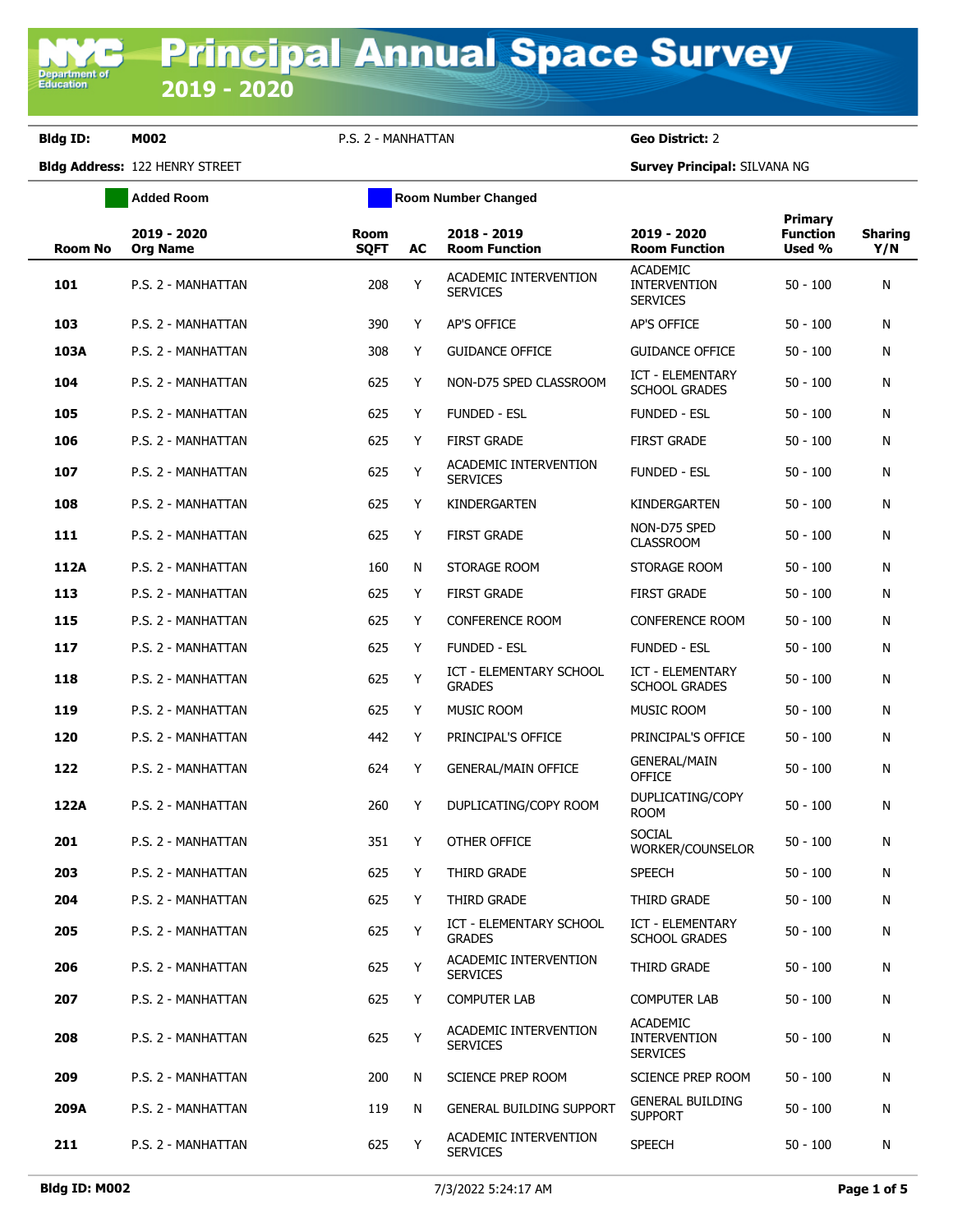**Bldg ID: M002** P.S. 2 - MANHATTAN **Geo District:** 2

**Added Room Room Room Number Changed** 

**Bldg Address:** 122 HENRY STREET **Survey Principal:** SILVANA NG

| <b>Room No</b> | 2019 - 2020<br><b>Org Name</b> | Room<br><b>SQFT</b> | AC | 2018 - 2019<br><b>Room Function</b>             | 2019 - 2020<br><b>Room Function</b>                       | <b>Primary</b><br><b>Function</b><br>Used % | <b>Sharing</b><br>Y/N |
|----------------|--------------------------------|---------------------|----|-------------------------------------------------|-----------------------------------------------------------|---------------------------------------------|-----------------------|
| 213            | P.S. 2 - MANHATTAN             | 625                 | Y  | ICT - ELEMENTARY SCHOOL<br><b>GRADES</b>        | ICT - ELEMENTARY<br><b>SCHOOL GRADES</b>                  | $50 - 100$                                  | N                     |
| 215            | P.S. 2 - MANHATTAN             | 625                 | Y  | <b>MUSIC ROOM</b>                               | <b>MUSIC ROOM</b>                                         | $50 - 100$                                  | N                     |
| 217            | P.S. 2 - MANHATTAN             | 625                 | Y  | <b>SECOND GRADE</b>                             | <b>SECOND GRADE</b>                                       | $50 - 100$                                  | N                     |
| 218            | P.S. 2 - MANHATTAN             | 625                 | Y  | OT/PT                                           | OT/PT                                                     | $50 - 100$                                  | N                     |
| 219            | P.S. 2 - MANHATTAN             | 625                 | Y  | <b>SECOND GRADE</b>                             | <b>SECOND GRADE</b>                                       | $50 - 100$                                  | N                     |
| 220            | P.S. 2 - MANHATTAN             | 625                 | Y  | ART ROOM                                        | ART ROOM                                                  | $50 - 100$                                  | N                     |
| 222            | P.S. 2 - MANHATTAN             | 875                 | Y  | <b>FUNDED - READING</b>                         | <b>FUNDED - READING</b>                                   | $50 - 100$                                  | N                     |
| 224            | P.S. 2 - MANHATTAN             | 625                 | Y  | ACADEMIC INTERVENTION<br><b>SERVICES</b>        | <b>ACADEMIC</b><br><b>INTERVENTION</b><br><b>SERVICES</b> | $50 - 100$                                  | N                     |
| 224A           | P.S. 2 - MANHATTAN             | 160                 | N  | STORAGE ROOM                                    | STORAGE ROOM                                              | $50 - 100$                                  | N                     |
| 301            | P.S. 2 - MANHATTAN             | 208                 | Y  | <b>SPEECH</b>                                   | <b>SPEECH</b>                                             | $50 - 100$                                  | N                     |
| 303            | P.S. 2 - MANHATTAN             | 625                 | Y  | ACADEMIC INTERVENTION<br><b>SERVICES</b>        | <b>ICT - ELEMENTARY</b><br><b>SCHOOL GRADES</b>           | $50 - 100$                                  | N                     |
| 304            | P.S. 2 - MANHATTAN             | 625                 | Y  | <b>FOURTH GRADE</b>                             | <b>FOURTH GRADE</b>                                       | $50 - 100$                                  | N                     |
| 305            | P.S. 2 - MANHATTAN             | 625                 | Y  | <b>ICT - ELEMENTARY SCHOOL</b><br><b>GRADES</b> | ICT - ELEMENTARY<br><b>SCHOOL GRADES</b>                  | $50 - 100$                                  | N                     |
| 306            | P.S. 2 - MANHATTAN             | 625                 | Y  | <b>FOURTH GRADE</b>                             | <b>FOURTH GRADE</b>                                       | $50 - 100$                                  | Ν                     |
| 307            | P.S. 2 - MANHATTAN             | 625                 | Y  | <b>SETSS</b>                                    | NON-D75 SPED<br><b>CLASSROOM</b>                          | $50 - 100$                                  | N                     |
| 308            | P.S. 2 - MANHATTAN             | 625                 | Y  | <b>TEACHER'S ROOM</b>                           | <b>TEACHER'S ROOM</b>                                     | $50 - 100$                                  | N                     |
| 309            | P.S. 2 - MANHATTAN             | 425                 | Y  | <b>SPEECH</b>                                   | <b>SOCIAL</b><br>WORKER/COUNSELOR                         | $50 - 100$                                  | N                     |
| 311            | P.S. 2 - MANHATTAN             | 625                 | Y  | SCIENCE DEMO ROOM                               | <b>SPEECH</b>                                             | $50 - 100$                                  | N                     |
| 313            | P.S. 2 - MANHATTAN             | 625                 | Y  | <b>FIFTH GRADE</b>                              | <b>FIFTH GRADE</b>                                        | $50 - 100$                                  | N                     |
| 315            | P.S. 2 - MANHATTAN             | 625                 | Y  | <b>FIFTH GRADE</b>                              | <b>ACADEMIC</b><br><b>INTERVENTION</b><br><b>SERVICES</b> | $50 - 100$                                  | N                     |
| 317            | P.S. 2 - MANHATTAN             | 625                 | Y  | NON-D75 SPED CLASSROOM                          | <b>SETSS</b>                                              | $50 - 100$                                  | N                     |
| 318            | P.S. 2 - MANHATTAN             | 625                 | Y  | OTHER ORGANIZATION                              | FUNDED - READING                                          | $50 - 100$                                  | N                     |
| 319            | P.S. 2 - MANHATTAN             | 625                 | Y  | ACADEMIC INTERVENTION<br><b>SERVICES</b>        | FIFTH GRADE                                               | $50 - 100$                                  | Ν                     |
| 320            | P.S. 2 - MANHATTAN             | 625                 | Y  | SCIENCE DEMO ROOM                               | SCIENCE CLASSROOM<br>FOR PS                               | $50 - 100$                                  | N                     |
| 322            | P.S. 2 - MANHATTAN             | 625                 | Y  | ACADEMIC INTERVENTION<br><b>SERVICES</b>        | OTHER OFFICE                                              | $50 - 100$                                  | N                     |
| 322A           | P.S. 2 - MANHATTAN             | 260                 | N  | <b>GENERAL BUILDING SUPPORT</b>                 | <b>SOCIAL</b><br>WORKER/COUNSELOR                         | $50 - 100$                                  | N                     |
| 324            | P.S. 2 - MANHATTAN             | 625                 | Y  | ICT - ELEMENTARY SCHOOL<br><b>GRADES</b>        | <b>ICT - ELEMENTARY</b><br><b>SCHOOL GRADES</b>           | $50 - 100$                                  | Ν                     |
| 324A           | P.S. 2 - MANHATTAN             | 160                 | N  | STORAGE ROOM                                    | STORAGE ROOM                                              | $50 - 100$                                  | N                     |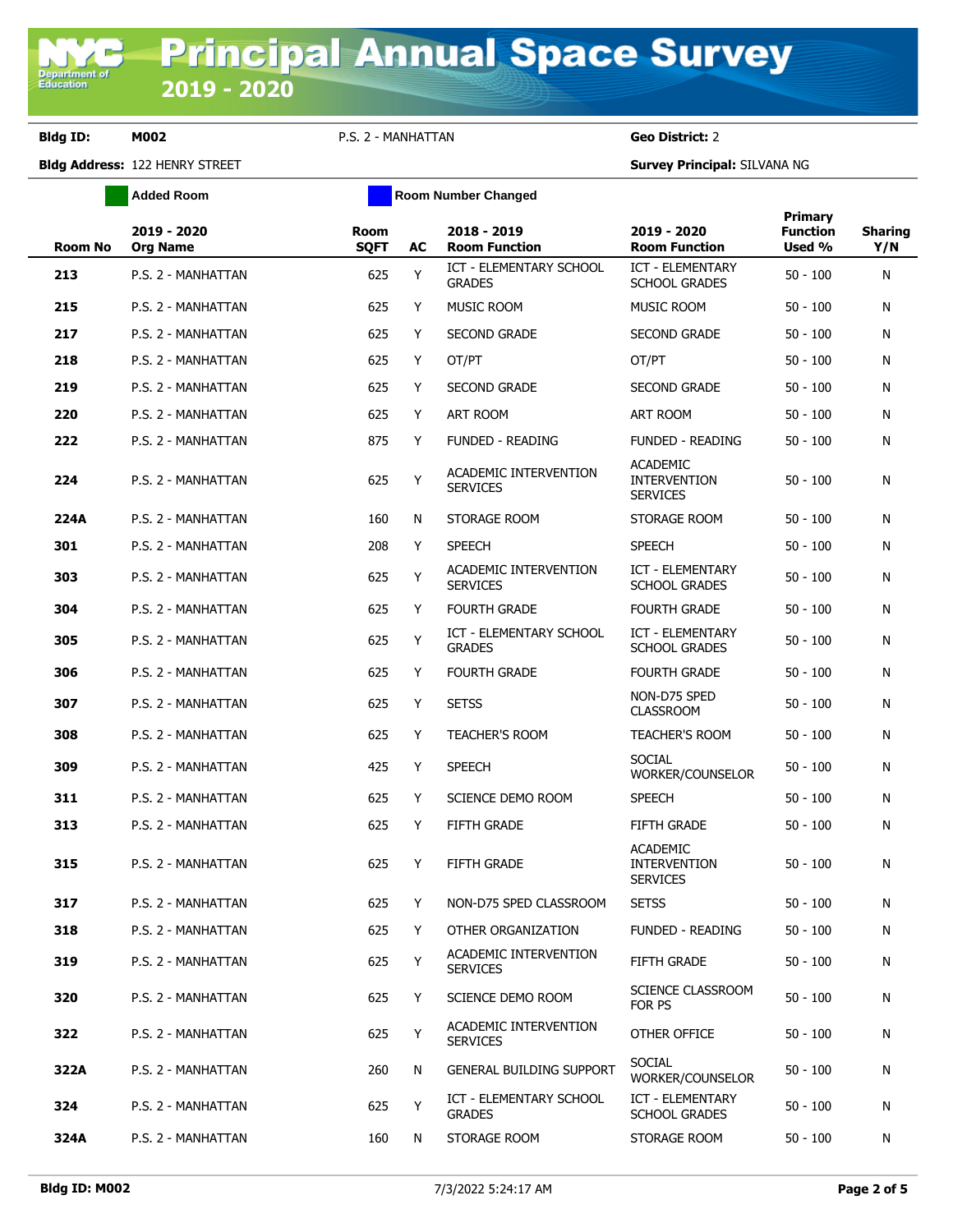**Bldg ID: M002** P.S. 2 - MANHATTAN **Geo District:** 2

**Bldg Address:** 122 HENRY STREET **Survey Principal:** SILVANA NG

|                | <b>Added Room</b>                           |                            | <b>Room Number Changed</b> |                                          |                                           |                                      |                       |
|----------------|---------------------------------------------|----------------------------|----------------------------|------------------------------------------|-------------------------------------------|--------------------------------------|-----------------------|
| Room No        | 2019 - 2020<br><b>Org Name</b>              | <b>Room</b><br><b>SQFT</b> | AC                         | 2018 - 2019<br><b>Room Function</b>      | 2019 - 2020<br><b>Room Function</b>       | Primary<br><b>Function</b><br>Used % | <b>Sharing</b><br>Y/N |
| AUD.           | P.S. 2 - MANHATTAN                          | 4160                       | Y                          | <b>AUDITORIUM</b>                        | <b>AUDITORIUM</b>                         | $50 - 100$                           | N                     |
| <b>B1</b>      | P.S. 2 - MANHATTAN                          | 425                        | N                          | PARENT'S ROOM                            | PARENT'S ROOM                             | $50 - 100$                           | N                     |
| <b>B10</b>     | P.S. 2 - MANHATTAN                          | 625                        | Y                          | TEACHER'S CAFETERIA                      | <b>TEACHER'S</b><br><b>CAFETERIA</b>      | $50 - 100$                           | N                     |
| <b>B11</b>     | P.S. 2 - MANHATTAN                          | 266                        | Y                          | <b>GENERAL BUILDING SUPPORT</b>          | <b>GENERAL BUILDING</b><br><b>SUPPORT</b> | $50 - 100$                           | N                     |
| <b>B12</b>     | P.S. 2 - MANHATTAN                          | 208                        | N                          | STORAGE ROOM                             | STORAGE ROOM                              | $50 - 100$                           | N                     |
| B14            | P.S. 2 - MANHATTAN                          | 208                        | N                          | <b>GENERAL BUILDING SUPPORT</b>          | <b>GENERAL BUILDING</b><br><b>SUPPORT</b> | $50 - 100$                           | N                     |
| <b>B15</b>     | P.S. 2 - MANHATTAN                          | 180                        | N                          | OTHER OFFICE                             | OTHER OFFICE                              | $50 - 100$                           | N                     |
| <b>B16</b>     | P.S. 2 - MANHATTAN                          | 425                        | N                          | STORAGE ROOM                             | STORAGE ROOM                              | $50 - 100$                           | N                     |
| <b>B19</b>     | P.S. 2 - MANHATTAN                          | 621                        | Y                          | PRE-K FULL DAY                           | <b>RESOURCE ROOM</b>                      | $50 - 100$                           | N                     |
| <b>B2</b>      | P.S. 2 - MANHATTAN                          | 720                        | N                          | <b>KITCHEN</b>                           | <b>KITCHEN</b>                            | $50 - 100$                           | N                     |
| B21            | P.S. 2 - MANHATTAN                          | 621                        | Y                          | PRE-K FULL DAY                           | PRE-K FULL DAY                            | $50 - 100$                           | N                     |
| <b>B22</b>     | P.S. 2 - MANHATTAN                          | 208                        | Y                          | PARENT'S ROOM                            | PARENT'S ROOM                             | $50 - 100$                           | N                     |
| <b>B23</b>     | P.S. 2 - MANHATTAN                          | 621                        | Y                          | <b>RESOURCE ROOM</b>                     | <b>RESOURCE ROOM</b>                      | $50 - 100$                           | N                     |
| <b>B25</b>     | P.S. 2 - MANHATTAN                          | 621                        | Y                          | KINDERGARTEN                             | PRE-K FULL DAY                            | $50 - 100$                           | N                     |
| <b>B3</b>      | P.S. 2 - MANHATTAN                          | 600                        | Υ                          | ICT - ELEMENTARY SCHOOL<br><b>GRADES</b> | ICT - ELEMENTARY<br><b>SCHOOL GRADES</b>  | $50 - 100$                           | N                     |
| B4             | P.S. 2 - MANHATTAN                          | 64                         | N                          | <b>GENERAL BUILDING SUPPORT</b>          | <b>GENERAL BUILDING</b><br><b>SUPPORT</b> | $50 - 100$                           | N                     |
| <b>B5</b>      | P.S. 2 - MANHATTAN                          | 625                        | Y                          | KINDERGARTEN                             | KINDERGARTEN                              | $50 - 100$                           | N                     |
| B9B            | P.S. 2 - MANHATTAN                          | 480                        | Y                          | NURSE/MEDICAL SUITE                      | NURSE/MEDICAL<br><b>SUITE</b>             | $50 - 100$                           | N                     |
| C1             | P.S. 2 - MANHATTAN                          | 2376                       | N                          | <b>GENERAL BUILDING SUPPORT</b>          | <b>GENERAL BUILDING</b><br><b>SUPPORT</b> | $50 - 100$                           | N                     |
| C12            | P.S. 2 - MANHATTAN                          | 364                        | N                          | STORAGE ROOM                             | STORAGE ROOM                              | $50 - 100$                           | N                     |
| C14            | P.S. 2 - MANHATTAN                          | 456                        | N                          | STORAGE ROOM                             | STORAGE ROOM                              | $50 - 100$                           | N                     |
| C <sub>2</sub> | P.S. 2 - MANHATTAN                          | 364                        | N                          | <b>GENERAL BUILDING SUPPORT</b>          | <b>GENERAL BUILDING</b><br><b>SUPPORT</b> | $50 - 100$                           | N                     |
| C3A            | P.S. 2 - MANHATTAN                          | 120                        | N                          | STORAGE ROOM                             | STORAGE ROOM                              | $50 - 100$                           | N                     |
| C <sub>4</sub> | P.S. 2 - MANHATTAN                          | 221                        | N                          | <b>GENERAL BUILDING SUPPORT</b>          | <b>GENERAL BUILDING</b><br><b>SUPPORT</b> | $50 - 100$                           | N                     |
| C <sub>5</sub> | P.S. 2 - MANHATTAN                          | 728                        | N                          | STORAGE ROOM                             | STORAGE ROOM                              | $50 - 100$                           | N                     |
| C <sub>6</sub> | P.S. 2 - MANHATTAN                          | 161                        | N                          | STORAGE ROOM                             | STORAGE ROOM                              | $50 - 100$                           | N                     |
| <b>CAF</b>     | P.S. 2 - MANHATTAN                          | 4356                       | Y                          | STUDENT CAFETERIA                        | STUDENT CAFETERIA                         | $50 - 100$                           | N                     |
| GYM.           | P.S. 2 - MANHATTAN                          | 3819                       | Y                          | <b>GYMNASIUM</b>                         | <b>GYMNASIUM</b>                          | $50 - 100$                           | N                     |
| <b>B7</b>      | CONTINUING EDUCATION<br>PROGRAM - MANHATTAN | 625                        | Y                          |                                          | <b>OTHER</b><br>ORGANIZATION              |                                      | N                     |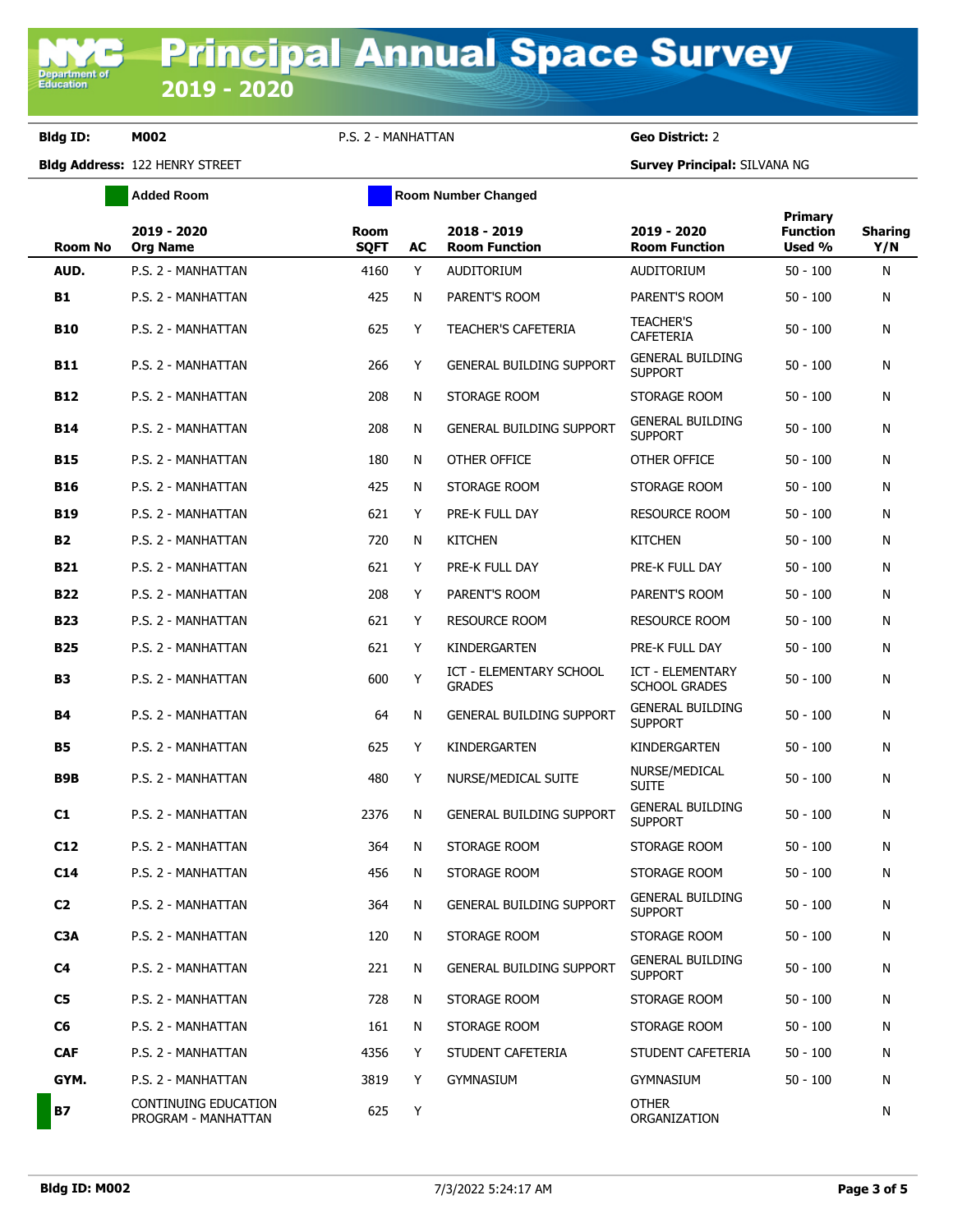| How many hallway bathrooms for students are there in your building?                                                                                                                          |   |  |
|----------------------------------------------------------------------------------------------------------------------------------------------------------------------------------------------|---|--|
| Are any of the student bathrooms being shared by multiple schools?                                                                                                                           | N |  |
| Are all the student bathrooms open throughout the day?                                                                                                                                       |   |  |
| Please identify the number of non-instructional spaces, not reported above, being used for<br>instructional purposes, academic intervention services, or therapeutic or counseling services: | 0 |  |
| Are any of those non-instructional spaces being shared?                                                                                                                                      | N |  |